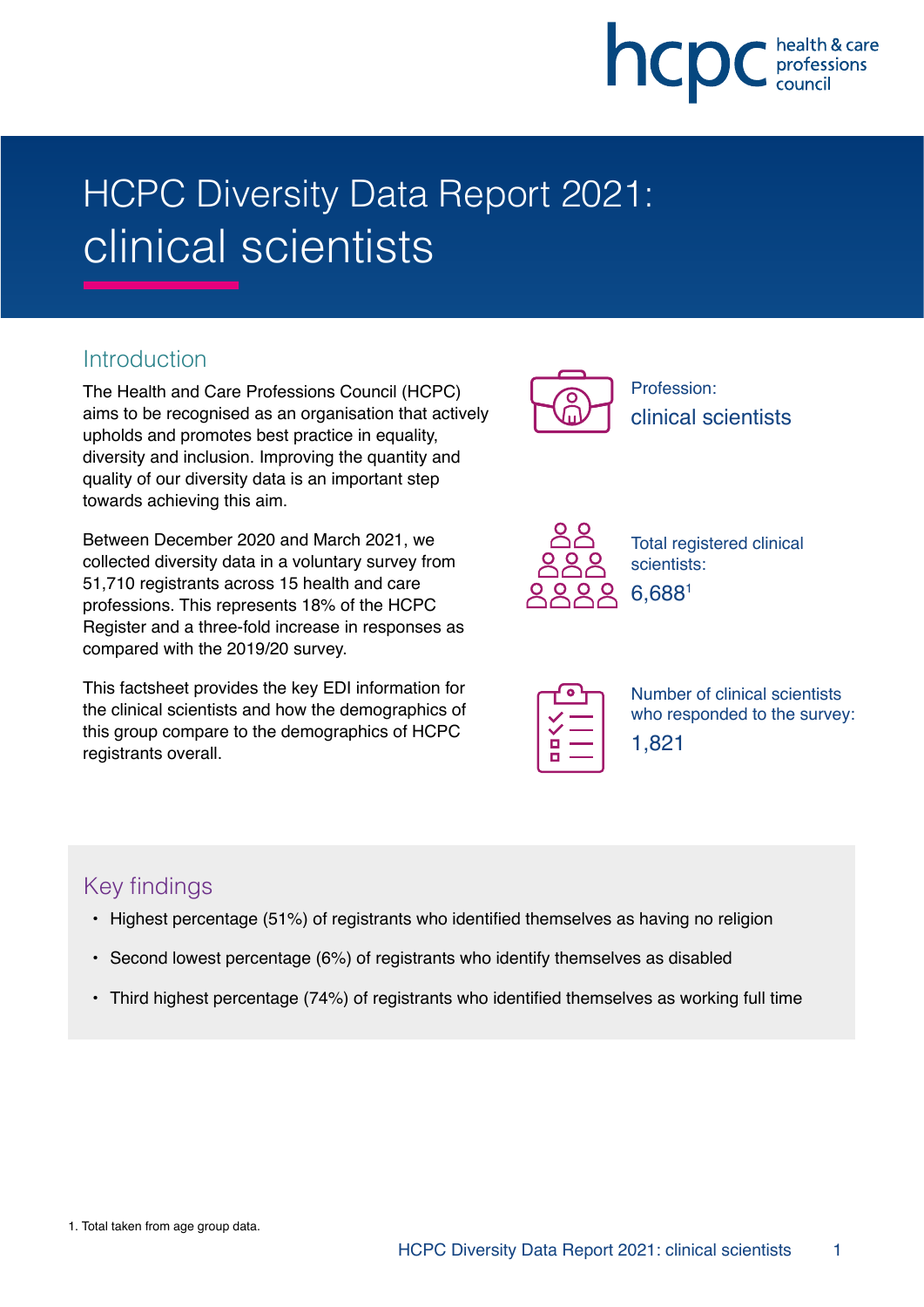# Clinical scientists - Key findings

Religion

Work pattern



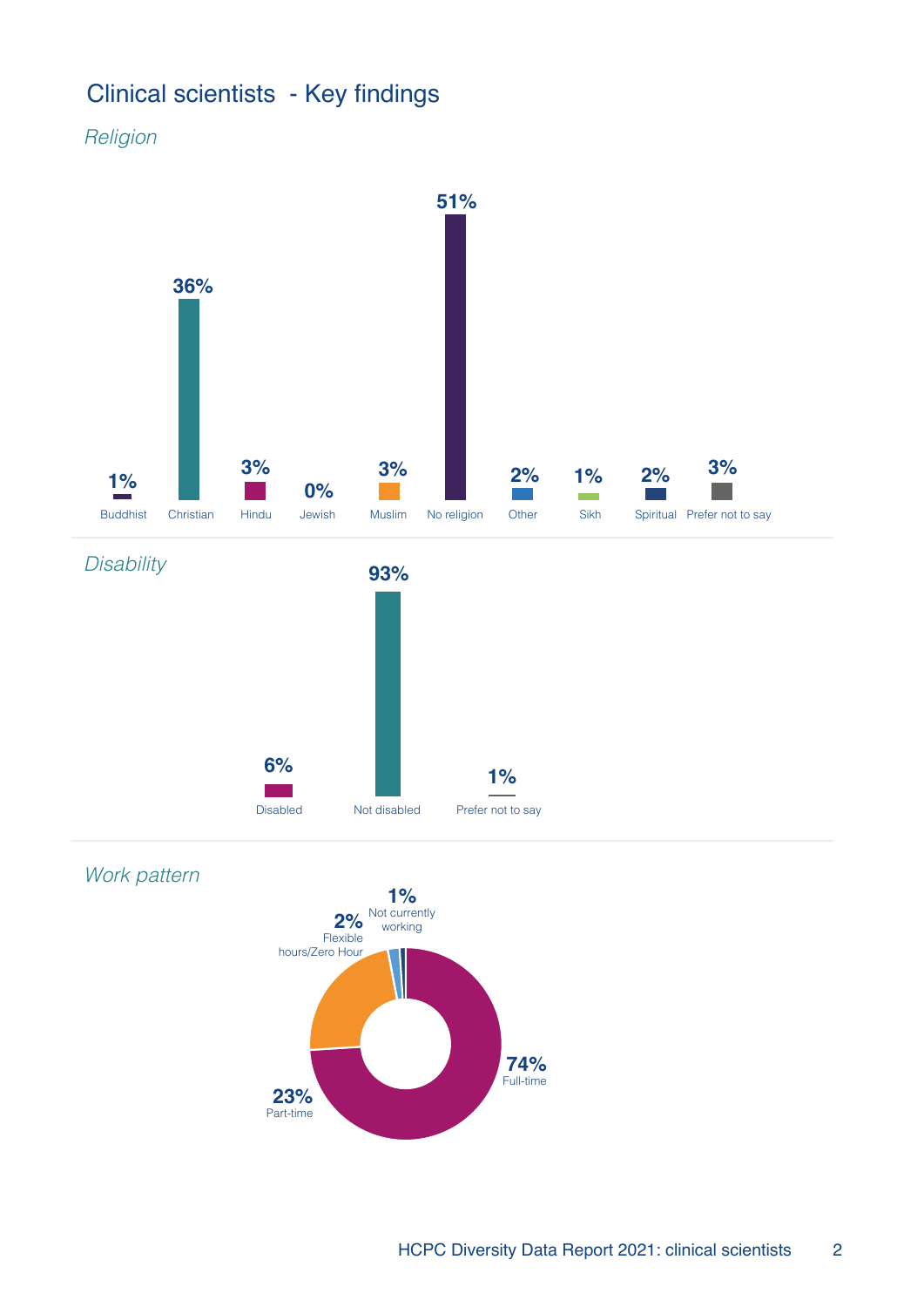#### Age

#### Count and proportion of respondents by age group:

|                               | Under 25 |      | <b>25-34 years</b> |      | <b>35-44 years</b> |               | <b>45-54 years</b> |      | <b>55-64 years</b> |      | 65 and<br>over |                | <b>Average</b><br>age |
|-------------------------------|----------|------|--------------------|------|--------------------|---------------|--------------------|------|--------------------|------|----------------|----------------|-----------------------|
|                               | Count    | $\%$ | Count              | $\%$ | Count              | $\frac{0}{0}$ | Count              | $\%$ | Count              | $\%$ | Count          | $\%$           |                       |
| <b>Clinical</b><br>scientists | 7        | 0    | 1,577              | 24   | 2,326              | 35            | 1,588              | 24   | 934                | 14   | 256            | $\overline{4}$ | 43                    |
| All<br>professions            | 11,853   | 4    | 78.796             | 27   | 84.390             | 29            | 65.492             | 23   | 40.694             | 14   | 7.956          | 3              | 42                    |

# **Disability**

Count and proportion of respondents by disability:

|                            | <b>Disabled</b> |      | <b>Not disabled</b> |      | Prefer not to say |  |  |
|----------------------------|-----------------|------|---------------------|------|-------------------|--|--|
|                            | Count           | $\%$ | Count               | $\%$ | $\%$<br>Count     |  |  |
| <b>Clinical scientists</b> | 104<br>6        |      | 1,684               | 93   | 16                |  |  |
| All professions            | 4,188           | 8    | 47,005              | 91   | 523               |  |  |

#### **Ethnicity**

Count and proportion of respondents by ethnic origin:

|                               | <b>Asian</b> |               | <b>Black</b> |                |       | <b>Mixed</b>  |        | <b>White</b> |       | <b>Other</b> | <b>Prefer not to</b><br>say |      |
|-------------------------------|--------------|---------------|--------------|----------------|-------|---------------|--------|--------------|-------|--------------|-----------------------------|------|
|                               | Count        | $\frac{0}{0}$ | Count        | $\%$           | Count | $\frac{0}{0}$ | Count  | $\%$         | Count | $\%$         | Count                       | $\%$ |
| <b>Clinical</b><br>scientists | 136          | 8             | 34           | $\overline{2}$ | 40    | 2             | 1,535  | 85           | 42    | 2            | 17                          |      |
| All<br>professions            | 3,993        | 8             | 2,368        | 5              | 1,246 | 2             | 42,755 | 83           | 894   | 2            | 461                         |      |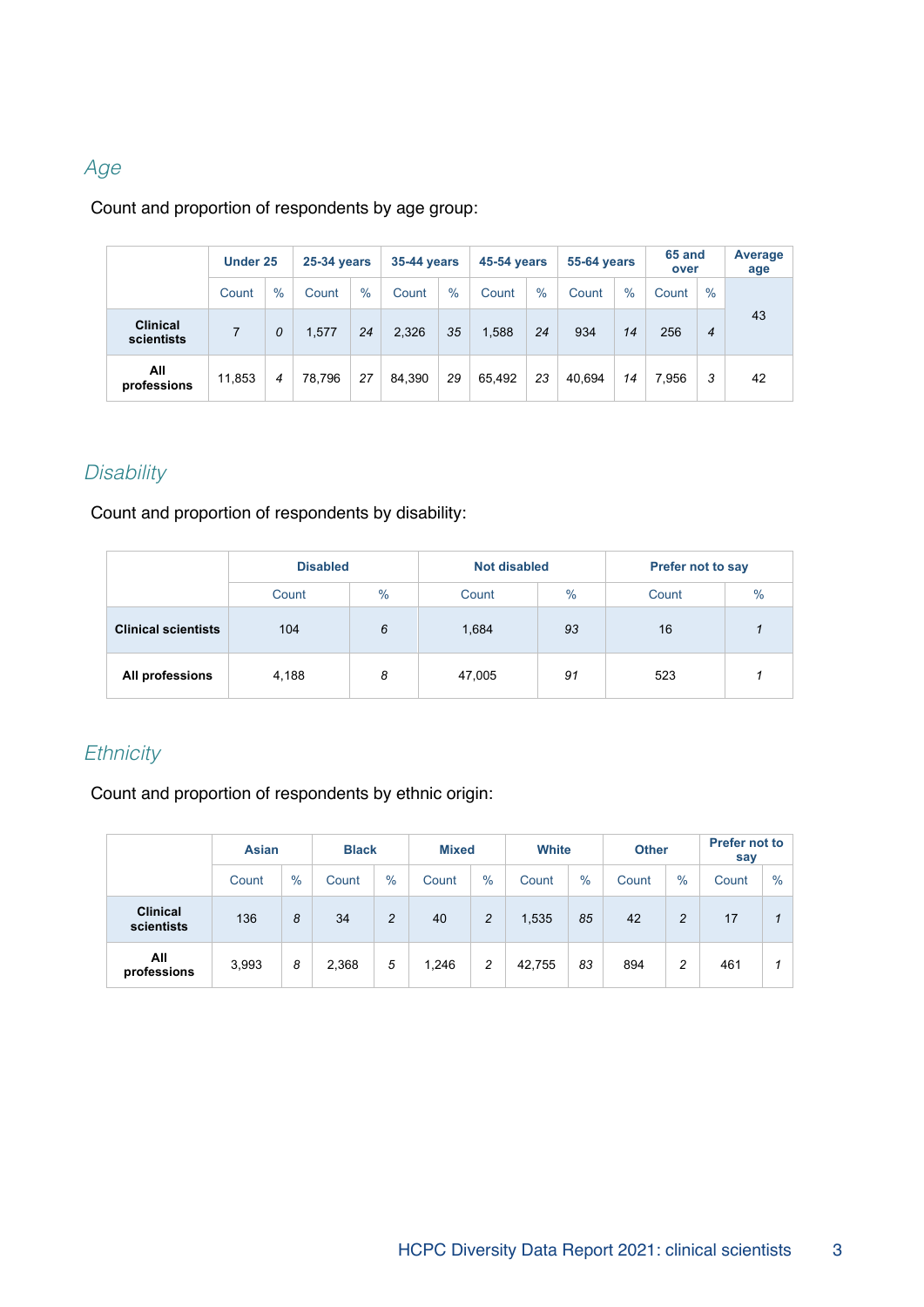#### Gender

Count and proportion of respondents by gender:

|                            | <b>Woman</b> |      | Man          |               | <b>Other</b> |      | <b>Prefer not to say</b> |      |  |
|----------------------------|--------------|------|--------------|---------------|--------------|------|--------------------------|------|--|
|                            | <b>Count</b> | $\%$ | <b>Count</b> | $\frac{9}{6}$ |              | $\%$ | <b>Count</b>             | $\%$ |  |
| <b>Clinical scientists</b> | 65<br>1,170  |      | 613          | 34            |              | 0    | 15                       |      |  |
| All professions            | 76<br>39,146 |      | 12,175       | 24            |              | 0    |                          | 0    |  |

Count and proportion of responses to "Do you consider yourself to fall under the protected characteristic of 'pregnancy & maternity', as per the Equality Act 2010?"

|                            | <b>Yes</b>             |   | <b>No</b> |      | Prefer not to say |               |  |
|----------------------------|------------------------|---|-----------|------|-------------------|---------------|--|
|                            | $\frac{0}{0}$<br>Count |   | Count     | $\%$ | Count             | $\frac{0}{0}$ |  |
| <b>Clinical scientists</b> | 5<br>88                |   | 2,362     | 94   | 31                |               |  |
| All professions            | 3,098                  | 6 | 48,088    | 93   | 529               |               |  |

#### Religion

Count and proportion of respondents by religion or belief:

|                               | <b>Buddhist</b> | <b>Christian</b> | <b>Hindu</b> | <b>Jewish</b> | <b>Muslim</b> | <b>No</b><br>religion | <b>Other</b> | <b>Sikh</b> | <b>Spiritual</b> | <b>Prefer</b><br>not to<br>say |
|-------------------------------|-----------------|------------------|--------------|---------------|---------------|-----------------------|--------------|-------------|------------------|--------------------------------|
| <b>Clinical</b><br>scientists | 1%              | 36%              | 3%           | 0%            | 3%            | 51%                   | 2%           | 1%          | 2%               | 3%                             |
| All<br>professions            | 1%              | 44%              | 2%           | 1%            | 3%            | 39%                   | 3%           | 1%          | 4%               | 3%                             |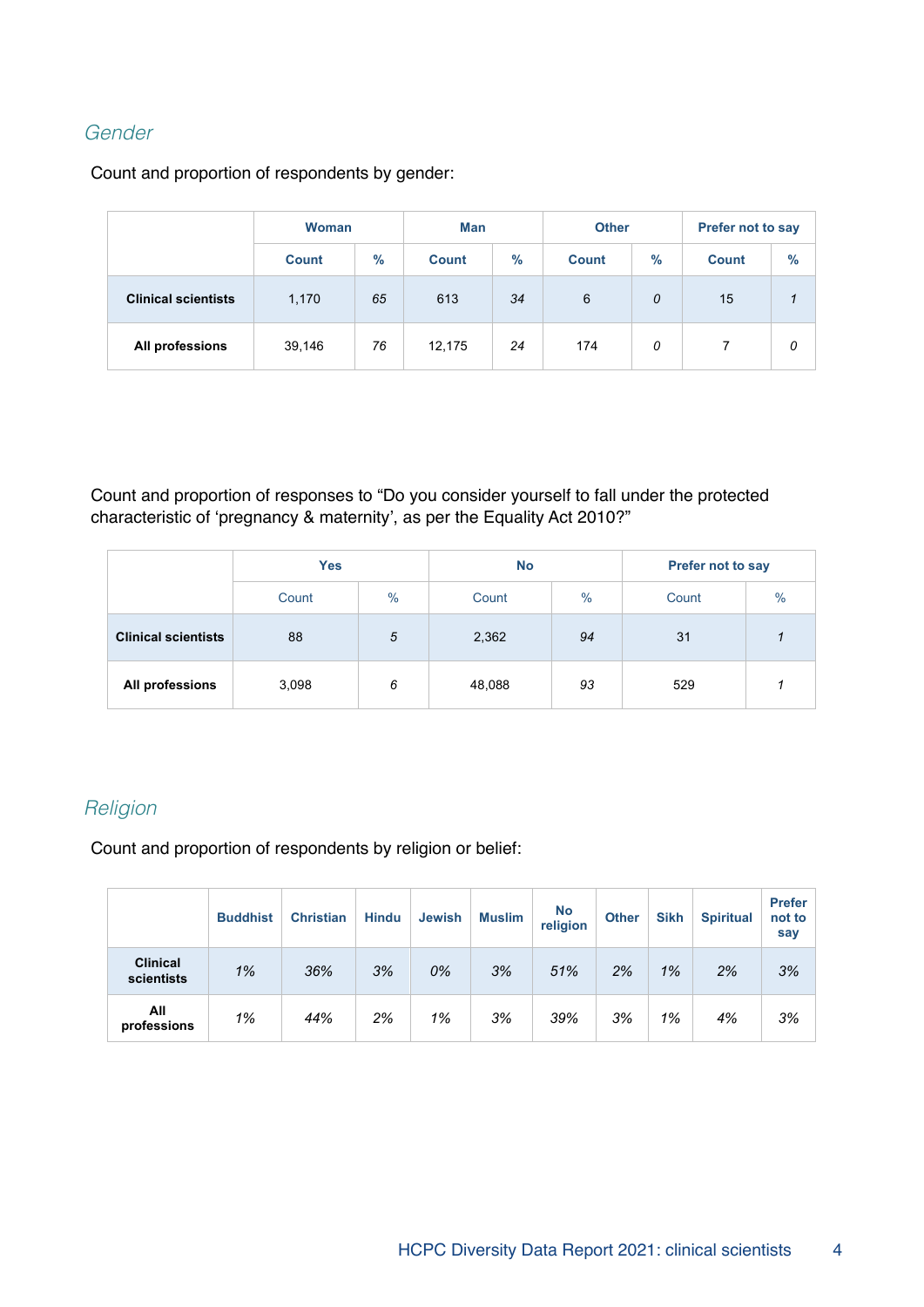#### Sexual orientation

Count and proportion of respondents by sexual orientation:

|                               | Lesbian, Gay or<br>Queer (LGQ) <sup>2</sup> |               | <b>Heterosexual</b> |               | <b>Other</b> |               | <b>Prefer not to say</b> |               |  |
|-------------------------------|---------------------------------------------|---------------|---------------------|---------------|--------------|---------------|--------------------------|---------------|--|
|                               | Count                                       | $\frac{0}{0}$ | Count               | $\frac{0}{0}$ | Count        | $\frac{0}{0}$ | Count                    | $\frac{0}{0}$ |  |
| <b>Clinical</b><br>scientists | 73                                          | 4             | 1,626               | 90            | 60           | 3             | 45                       | 2             |  |
| All<br>professions            | 2,254                                       | 4             | 46,558              | 90            | 1,804        | 3             | 1,094                    | 2             |  |

#### Caring responsibilities

Count and proportion of respondents by caring responsibility:

|                            | <b>Yes</b> |      | <b>No</b> |      | <b>Prefer not to say</b> |               |  |
|----------------------------|------------|------|-----------|------|--------------------------|---------------|--|
|                            | Count      | $\%$ | Count     | $\%$ | Count                    | $\frac{0}{0}$ |  |
| <b>Clinical scientists</b> | 616<br>34  |      | 1,166     | 65   | 22                       |               |  |
| All professions            | 18,351     | 35   | 32,746    | 63   | 617                      |               |  |

#### Country of work

Count and proportion of respondents by country of work:

|                               | <b>England</b> |      | <b>Northern Ireland</b> |      | <b>Scotland</b> |      | <b>Wales</b> |               | <b>Other</b> |               |
|-------------------------------|----------------|------|-------------------------|------|-----------------|------|--------------|---------------|--------------|---------------|
|                               | Count          | $\%$ | Count                   | $\%$ | Count           | $\%$ | Count        | $\frac{0}{0}$ | Count        | $\frac{0}{0}$ |
| <b>Clinical</b><br>scientists | 1,471          | 82   | 27                      |      | 138             | 8    | 85           | 5             | 83           | 5             |
| All professions               | 42,169         | 82   | 1,348                   | 3    | 3,798           | 7    | 2,302        | 4             | 2,093        | 4             |

2. The term "LGQ" is used throughout the report to represent the categories: Gay Man, Gay woman/lesbian, Queer, and Prefer to self describe (where gay or queer or lesbian was indicated). This was used to ensure data remain unidentifiable, particularly where small cell counts were noted.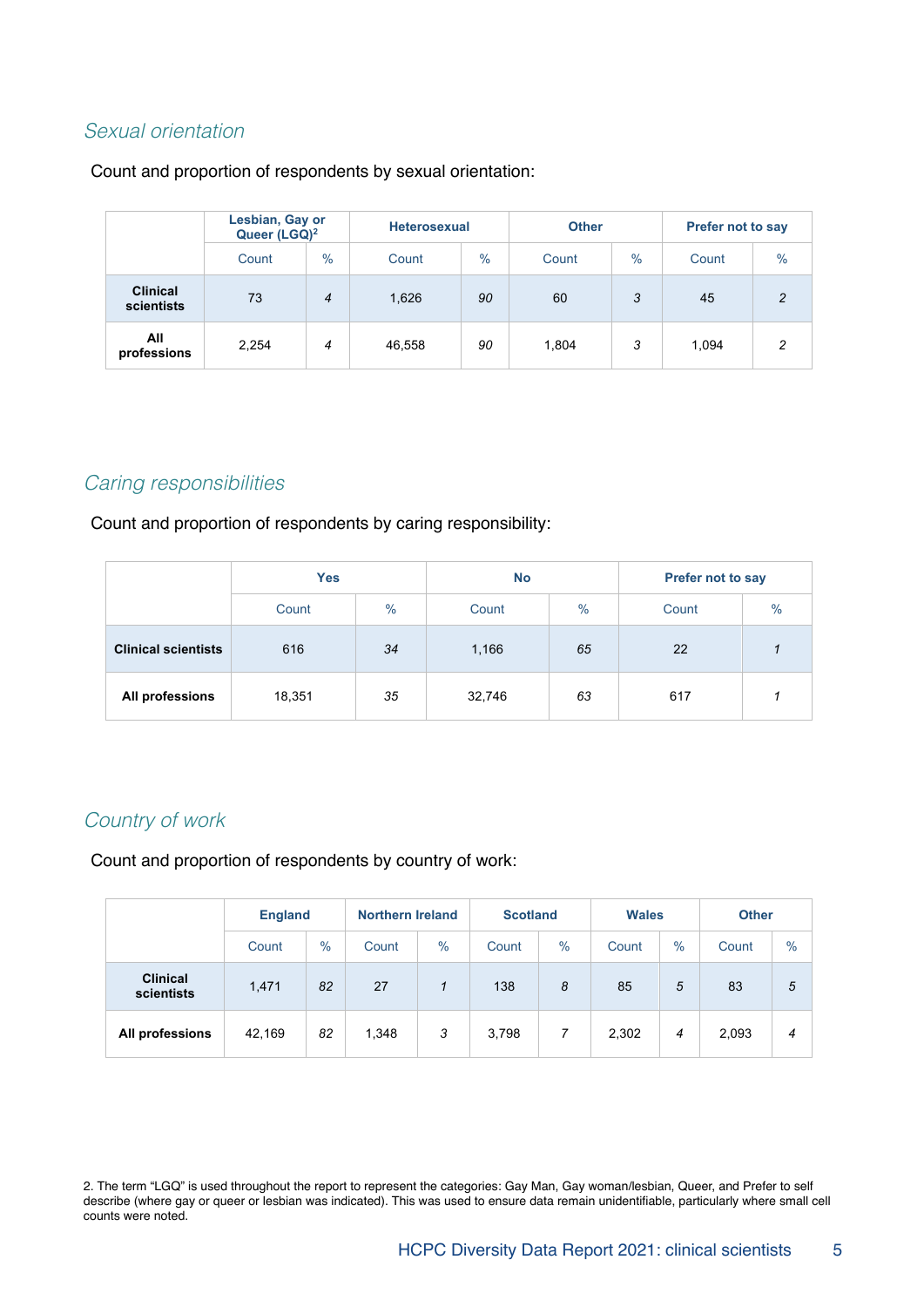# Work setting

Proportion of respondents by primary work setting:

| <b>Work Setting</b>                                          | <b>Clinical</b><br>scientists | All<br>professions |
|--------------------------------------------------------------|-------------------------------|--------------------|
| <b>Adult social care</b>                                     | 0%                            | 2%                 |
| <b>Community service</b>                                     | 0%                            | 9%                 |
| Higher education/university/academia/research                | 4%                            | 3%                 |
| Independent or private healthcare provider (clinic/business) | 4%                            | 11%                |
| Independent or private healthcare provider (hospital/acute)  | 2%                            | 3%                 |
| NHS Acute/ hospital/ secondary care                          | 56%                           | 35%                |
| Laboratory                                                   | 27%                           | 7%                 |
| <b>NHS Mental Health service</b>                             | 0%                            | 6%                 |
| <b>Other</b>                                                 | 7%                            | 10%                |
| Schools (primary/secondary/special)                          | 0%                            | 4%                 |

Count and proportion of respondents by work pattern:

|                               | <b>Full-time</b> |      | <b>Part-time</b> |               | <b>Flexible hours/</b><br><b>Zero Hour</b> |      | <b>Not currently</b><br>working |      | <b>Prefer not to</b><br>say |      |
|-------------------------------|------------------|------|------------------|---------------|--------------------------------------------|------|---------------------------------|------|-----------------------------|------|
|                               | Count            | $\%$ | Count            | $\frac{0}{0}$ | Count                                      | $\%$ | Count                           | $\%$ | Count                       | $\%$ |
| <b>Clinical</b><br>scientists | 1,330            | 74   | 408              | 23            | 38                                         | 2    | 19                              | 1    | 9                           | 0    |
| All<br>professions            | 32,236           | 62   | 15,825           | 31            | 2,126                                      | 4    | 1,200                           | 2    | 332                         |      |

### Education

Count and proportion of respondents by type of schooling:

|                               | State run or funded<br>(all types) |      | Independent (all types) |               | <b>Prefer not to say</b> |      | I don't know |      |
|-------------------------------|------------------------------------|------|-------------------------|---------------|--------------------------|------|--------------|------|
|                               | Count                              | $\%$ | Count                   | $\frac{0}{0}$ | Count                    | $\%$ | Count        | $\%$ |
| <b>Clinical</b><br>scientists | 1,488                              | 82   | 275                     | 15            | 30                       | 2    | 11           |      |
| All<br>professions            | 42,523                             | 82   | 7,931                   | 15            | 761                      |      | 504          |      |